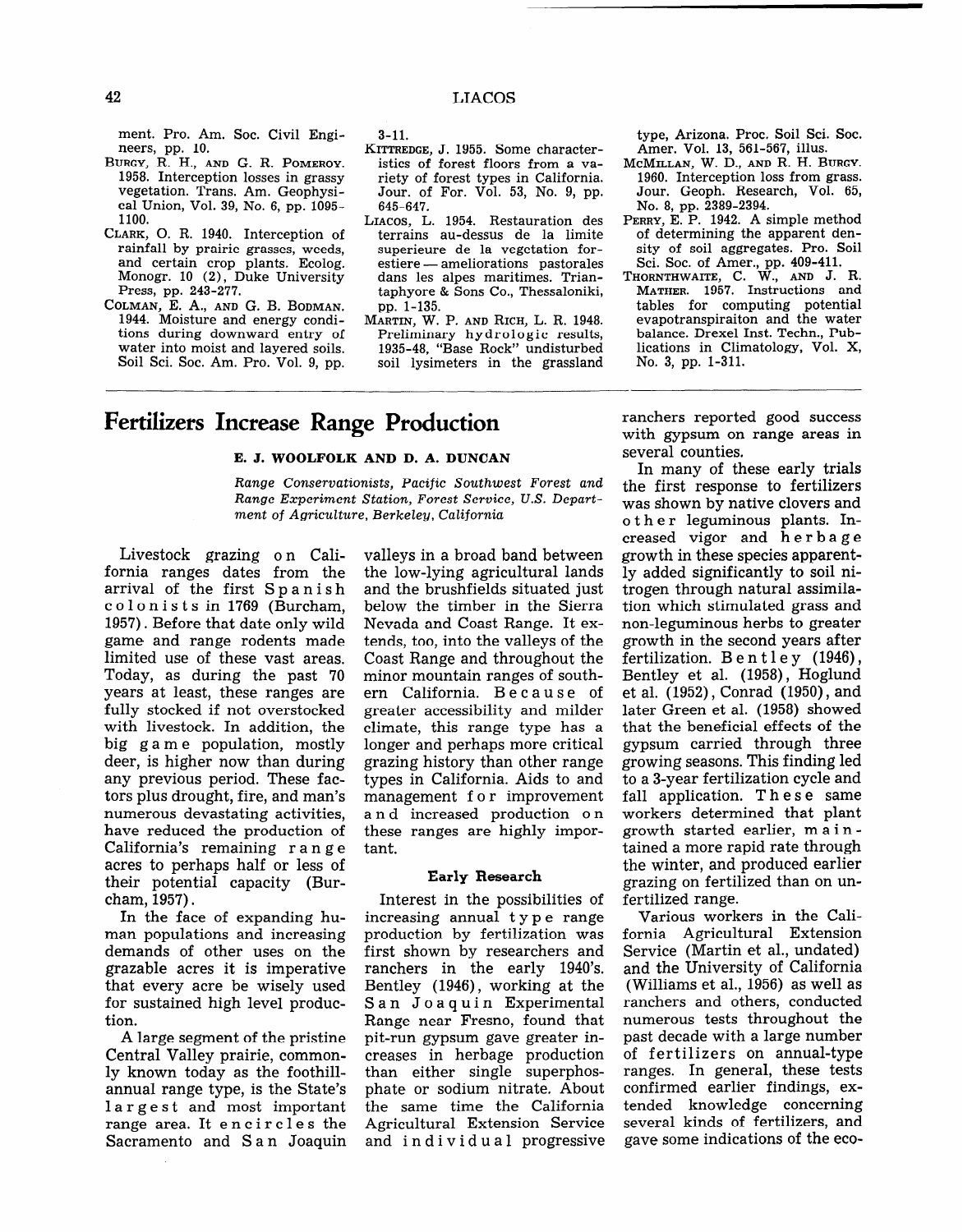nomics of range fertilization. None, however, was primarily concerned with proper management of fertilized ranges or the correlation of such areas with unfertilized range in terms of a yearlong practical range-livestock operation.

# The San Joaquin Study

Research on these management problems was started at the San Joaquin Experimental Range in 1958 after several years of research and experience with range fertilization (Bentley and Green, 1954; Wagnon, Bentley, and Green, 1958; and Green, Wagnon, a n d Bentley, 1958). New studies were designed to determine proper grazing management of fertilized ranges and how to correlate their use, yearlong, with unfertilized range. Two series of six range areas were fenced for this purpose. In each series, two units were fertilized with 60 pounds per acre of sulfur, two with 60 pounds of sulfur plus 80 pounds of nitrogen per acre, and the remaining two were unfertilized. One series was designed for green-season grazing (February to May usually), the other for use during the dry season, from May or June until season, from may or sune until<br>the occurrence of substantial (1 inch or more) fall rain. The dry inch or more) fall rain. The dry<br>season units were fertilized in scasul ulius wele leithized in<br>the fall of 1059 and treated again in 1961. Green see soon uit  $t_{\text{model}}$  in 1969 and will be refertilized in the fall of 1962. fertilized in the fall of 1962.<br>The cattle used in this study

The cattle used in this study start out as weaned steer carves and finish about 10 months later as yearling feeder steers (Fig $ure 1.)$  A new group is used each year. The basic experimental group in each unit is nine animals. Additional animals are added as needed to effect moderate utilization of the range herbage during the designated season. The grazing year starts in June or July with the dry season. When enough fall rain occurs to germinate seed and se-<br>verely leach old range herbage.



**FIGURE 1.** Yearling steers on fertilized annual type range late in the green **season.** 

all animals are moved to winter range and given uniform treatment unil range readiness occurs in the green-season units. At this time each basic experimental group of nine steers is divided into three sub-groups of three. One sub-group is placed in each fertilizer treatment. This cross-over design or arrillis cross-over design or arof animals to each fertilizer treatof animals to each fertilizer treatment and every combination of treatments. Animals are weighed individually with a light shrink at 28-day intervals and grazing. use by units is recorded. Herbage production is determined annually by units as is level of utilization at the end of each<br>grazing season.

#### **Results**

Dry Season, 1959 and 1960

difficulties of starting a new procedure resulted in more variation in the first two dry seasons than was expected. At the outset, 1959 was extremely droughty and range herbage production less than half of the longtime level (Table 1). The dry-season  $\frac{1}{2}$  radic 1,  $\frac{1}{2}$  in  $\frac{1}{2}$  in  $\frac{1}{2}$  in  $\frac{1}{2}$ but the short supply of her the supply of her but the short supply of her bage was soon consumed on all units and the season ended on September 9. Nine days later 3.5 inches of rain induced seed germination and plant growth, thus terminating the dry season. More than 100 days of drought following this September 18, 1959 rain proved disastrous to a high proportion of new grass seedlings on the range, thus affecting composition of the 1960 herbage (Table 2) and, of course, greatly reduc-<br>ing the amount of herbage avail-

**Table 1. Herbage production on unfertilized and fertilized annual-type range.** 

| ------ |       |                         |                      |  |  |  |
|--------|-------|-------------------------|----------------------|--|--|--|
| Year   |       | Fertilized with         |                      |  |  |  |
|        | None  | Sulfur                  | Sulfur plus nitrogen |  |  |  |
|        |       | (Pounds per acre) $  -$ |                      |  |  |  |
| 1959   | 692   | 884                     | 2,513                |  |  |  |
| 1960   | 1,662 | 2.066                   | 3,485                |  |  |  |
|        |       |                         |                      |  |  |  |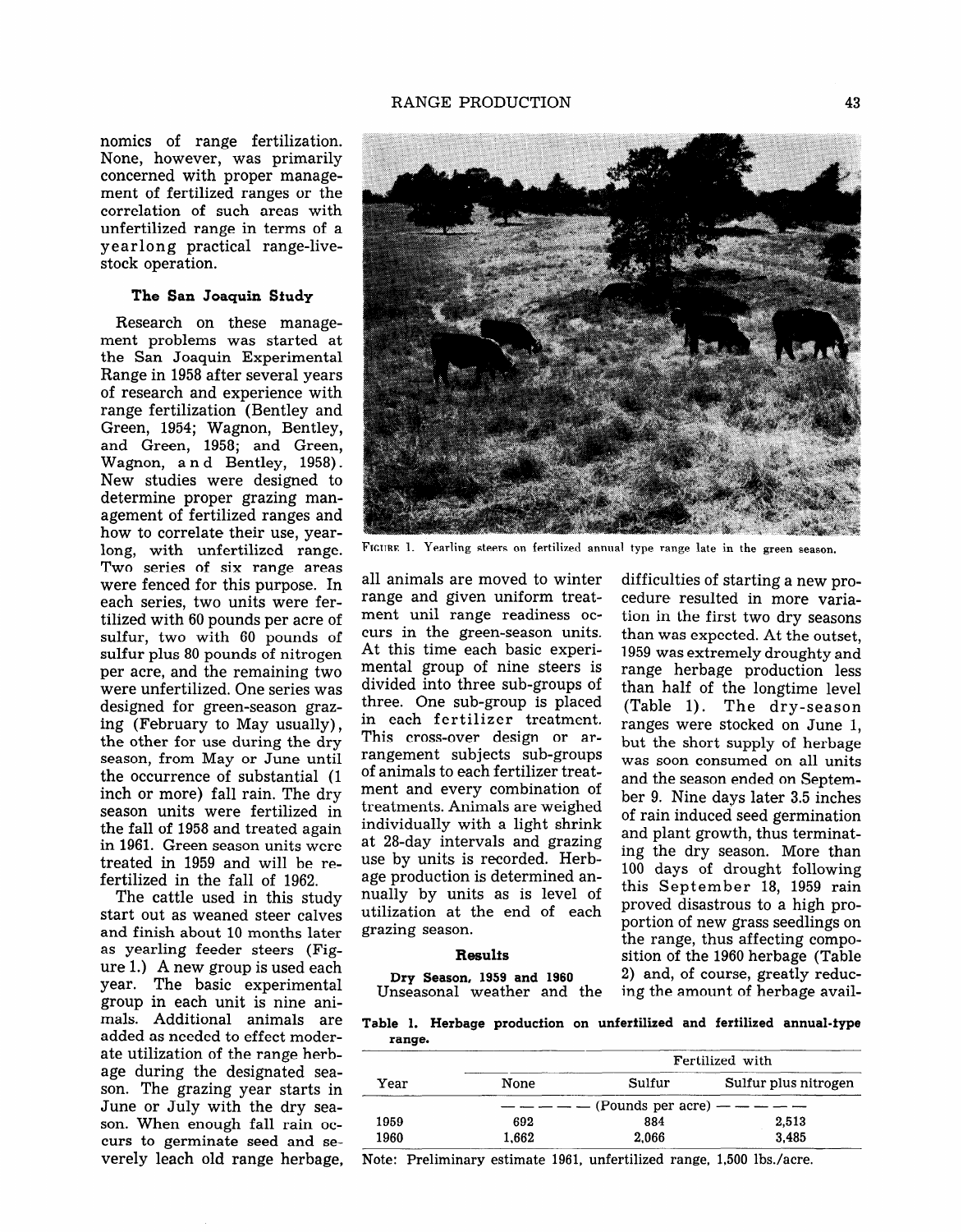| <b>Species</b>     | Fertilizer treatment |        |                            |      |                            |      |  |  |  |
|--------------------|----------------------|--------|----------------------------|------|----------------------------|------|--|--|--|
|                    |                      | 1959   |                            | 1960 |                            |      |  |  |  |
|                    | None                 | Sulfur | Sulfur<br>plus<br>nitrogen | None | Sulfur<br>plus<br>nitrogen |      |  |  |  |
|                    |                      |        |                            |      |                            |      |  |  |  |
| Grasses            | 54.9                 | 66.0   | 69.5                       | 25.0 | 27.5                       | 40.5 |  |  |  |
| Grasslikes         | 3.3                  | 5.0    | $1.6\,$                    | 2.0  | 1.2                        | 0.0  |  |  |  |
| <b>Broadleaved</b> |                      |        |                            |      |                            |      |  |  |  |
| herbs              |                      |        |                            |      |                            |      |  |  |  |
| Erodium            | 39.3                 | 25.5   | 27.1                       | 60.9 | 63.7                       | 52.1 |  |  |  |
| Clover             | 1.2                  | 1.2    | 0.5                        | 1.6  | 2.9                        | 0.1  |  |  |  |
| Others             | 1.2                  | 2.2    | 1.3                        | 10.5 | 4.6                        | 7.2  |  |  |  |
| All herbs          | 41.7                 | 28.9   | 28.9                       | 73.0 | 71.2                       | 59.4 |  |  |  |

Table 2. Composifion of herbage on unfertilized and fertilized annual-type range (based on hand sorted, clipped material).

Note: Preliminary 1961 estimate of herbage composition by foliar hit method; 54, 0, 37, 3, 6, and 46 percent, respectively.

able for winter grazing, Reppert and Duncan (1960). Animal days of grazing use obtained per acre of grazable range during the 1959 dry season were low, as expected, but proportionately greater on the sulfur-and sulfurplus nitrogen-fertilized units than on unfertilized range (Table 3) . Animal performance, too, although much lower than expected was greater from fertilized range, on both an animal and an acre basis, than from unfertilized range (Table 4) .

The 1960 dry season was even shorter than that of 1959. Animals intended for the study required recuperation from prior rough handling and this held up the start of grazing until July 20. Herbage production was about normal on unfertilized range (Table 1), but herbage composition was considerably out of balance (Table 2) because of the previous fall's drought effects. The heavy proportion of broadleaved species compared to grasses in the 1960 vegetation composition was tempered somewhat by both fertilizer treatments. Grazing use in animal days, both total and per acre, was considerably above the 1959 level because more animals were available and all units produced more herbage than in 1959. Condition of the cattle at the start of the 1960 dry season affected

their performance on the sulfurand unfertilized units. Only a slight change in weight occurred on the sulfur-plus-nitrogen units. The effects of branding, castrating, and vaccinating combined with a truck ride all in one day contributed to the very poor condition of these cattle throughout the dry season.

sons, one following severe grow- sons were very similar in total ing season drought, the other af- herbage production but very unter a usual growing season, indi- like in herbage composition. Becate some of the benefits of cause of the fall 1959 drought, range fertilization. Sulfur alone 1960 was a "filaree" year. Broadincreased individual animal gain leaved herbs were very abunby 48 percent for the 1959 dry dant, with Erodium spp. (filaseason, and animal gain per acre ree) composing a high percent-

by 37 percent. Sulfur-plus-nitrogen doubled animal gain and increased gain per acre by more than six times. Compared to the sulfur-fertilized areas, sulfurplus-nitrogen increased animal gain by 36 percent and gain per acre by 440 percent. Neither individual animal gain nor gain per acre was enough different between treatments in the 1960 dry season to warrant comment. The reason has already been cited.

Dry season, 1959, grazing use, in animal days per acre, was about 10 percent greater with sulfur-plus-nitrogen. The use on sulfur-plus-nitrogen units was 230 percent above the sulfur units. During the 1960 dry season, grazing use on the fertilized units was 60 to 190 percent more than on the unfertilized, and on the sulfur-plus-nitrogen units it was 80 percent above the sulfur units.

#### Green Season, 1960 and 1961

These data for two dry sea- The 1960 and 1961 green sea-

Table 3. Livestock grazing use in animal days on unfertilized and fertilized annual-type range by seasons.

|                              | Fertilizer treatment |       |                 |                |       |                 |                         |       |       |
|------------------------------|----------------------|-------|-----------------|----------------|-------|-----------------|-------------------------|-------|-------|
| Item                         | None                 |       |                 | Sulfur         |       |                 | Sulfur<br>plus nitrogen |       |       |
|                              | 1959                 | 1960  | 1961            | 1959           | 1960  | 1961            | 1959                    | 1960  | 1961  |
| Dry season<br>ranges:        |                      |       |                 |                |       |                 |                         |       |       |
| Acres grazed<br>Total animal | 130.5                | 130.5 | <b>Concerte</b> | 58.9           | 58.9  | <b>Contract</b> | 54.5                    | 54.5  |       |
| days<br>Animal days/         | 1,020                | 2,573 | .               | 502            |       | $1,870$         | 1,530                   | 3.123 |       |
| acre                         | 7.8                  | 19.7  | $\cdots$        | 8.5            | 31.7  | المستنب         | 28.1                    | 57.3  |       |
| Green season<br>ranges:      |                      |       |                 |                |       |                 |                         |       |       |
| Acres grazed<br>Total animal |                      | 141.3 | 141.3           | $\overline{1}$ | 50.4  | 50.4            |                         | 52.6  | 52.6  |
| days<br>Animal days/         | .                    | 2,876 | 3.410           |                | 2,043 | $2,187$         |                         | 3.514 | 2.648 |
| acre                         |                      | 20.4  | 24.1            | $\frac{1}{2}$  | 40.5  | 43.4            | .                       | 66.8  | 50.3  |